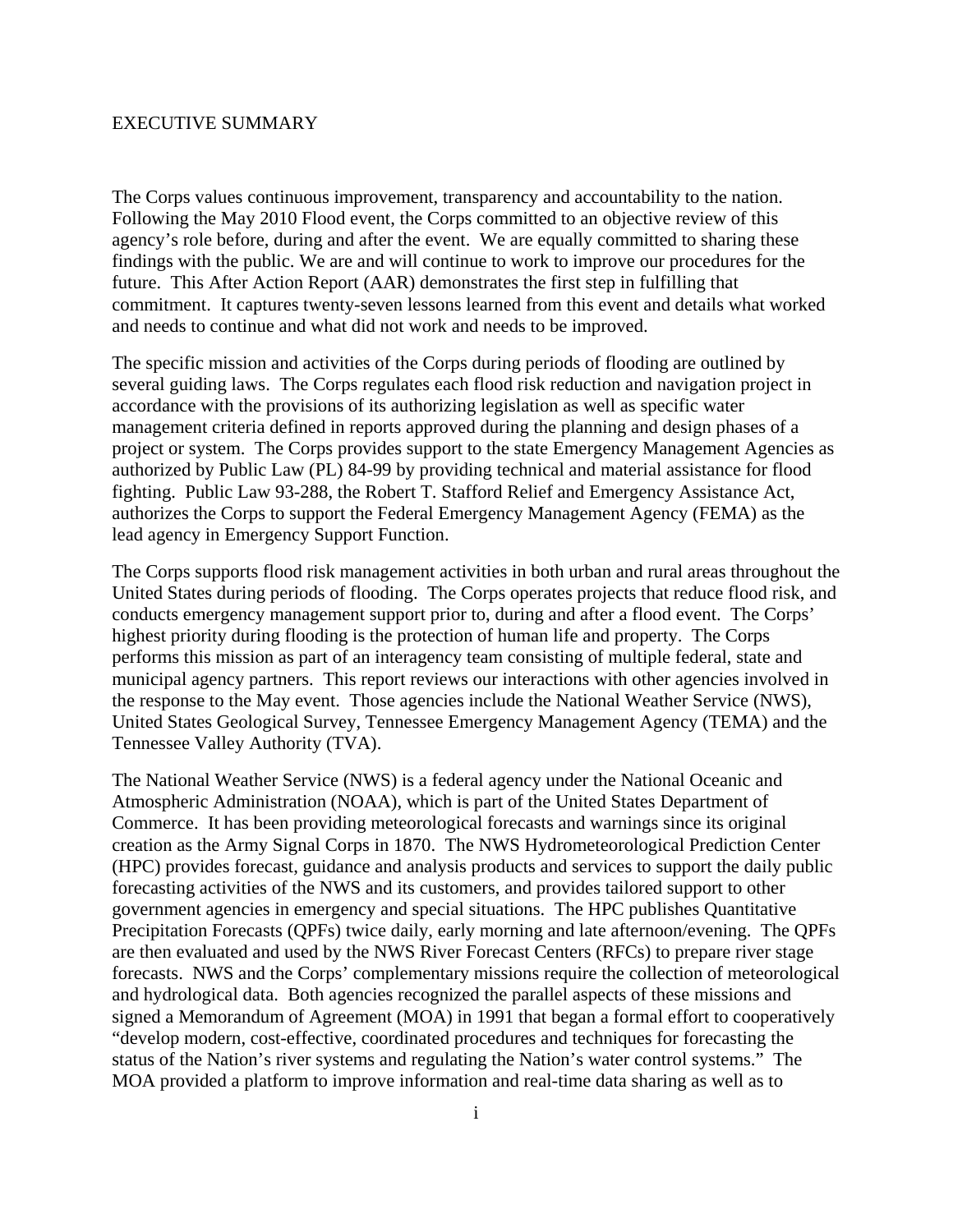improve the collaboration between the two agencies. Under the agreement, the NWS will provide the Corps its meteorological forecasts and both agencies will share their hydrological forecasts with one another. The NWS is responsible for disseminating meteorological and hydrological forecasts and warnings to the public.

The United States Geological Survey (USGS) is a federal agency under the Department of the Interior charged with providing reliable scientific data and research for a wide range of earth and life science disciplines. It collects and disseminates hydrological data and information. The hydrological data collected by the Corps, supplemented by this data, is critical to the hydrological forecasts of the NWS and Corps and for the management of the Corps' reservoirs.

The Corps and the TVA have a unique relationship with respect to water management activities within the Tennessee, Cumberland, and Ohio River Basins. Geographically, the Tennessee River Basin falls entirely within the boundary of the Nashville District Corps of Engineers. However, an Act of Congress in 1933 establishing the TVA put in place the sharing of water resources related responsibilities between the two agencies. In general, TVA handles all matters related to hydropower on the Tennessee River and the Corps operates and maintains the navigation features. The Nashville District operates ten multi-purpose projects in the Cumberland Basin. Nine of these ten projects have hydropower facilities. Recognizing the need to coordinate reservoir operations to optimize flood risk management on the lower Ohio and Mississippi Rivers, Congress passed the Flood Control Act of 1944. Section 7 of the Act designates the Secretary of the Army with the responsibility to direct reservoir operations on both the Tennessee and Cumberland Rivers during times of flooding. The Secretary of the Army delegated the responsibility to the Commander of the Great Lakes and Ohio River Division.

A summary follows of the thorough and detailed review found in this report. The summary includes three sections: the event, the response and the communication issues that arose during the event.

**Bottom Line Up Front:** The May 2010 Cumberland River Basin flood was a historic rainfall event, and the flooding which resulted was devastating to the impacted areas. The Corps' flood risk management projects were able to minimize the flood levels; however, flooding could not have been eliminated given the nature of the event and the design intent of the Corps' flood risk management projects. The twenty-six fatalities associated with this event were not related to the Corps' response. Twenty-five of the twenty-six fatalities were associated with flash flooding of local streams prior to or just as the Cumberland River reached flood stage at Nashville on May 2. One fatality occurred on May 3 when a driver attempted to drive on a flooded roadway.

The federal, state and local responders worked closely together in response to the flooding. The Corps' response (the operation of flood risk management projects) was appropriate given the magnitude of this event. Based on our objective review, the Corps' response did not worsen flooding, but in fact, reduced flood levels and the associated damages in the Nashville area by five feet and many millions of dollars.

**Event:** In May 2010, portions of the Cumberland and Tennessee River Basins experienced a 36 hour rainfall that produced record flooding. Officials estimated the two-day storm to be far greater than a 1,000-year rain event. Rare weather conditions produced nearly stationary and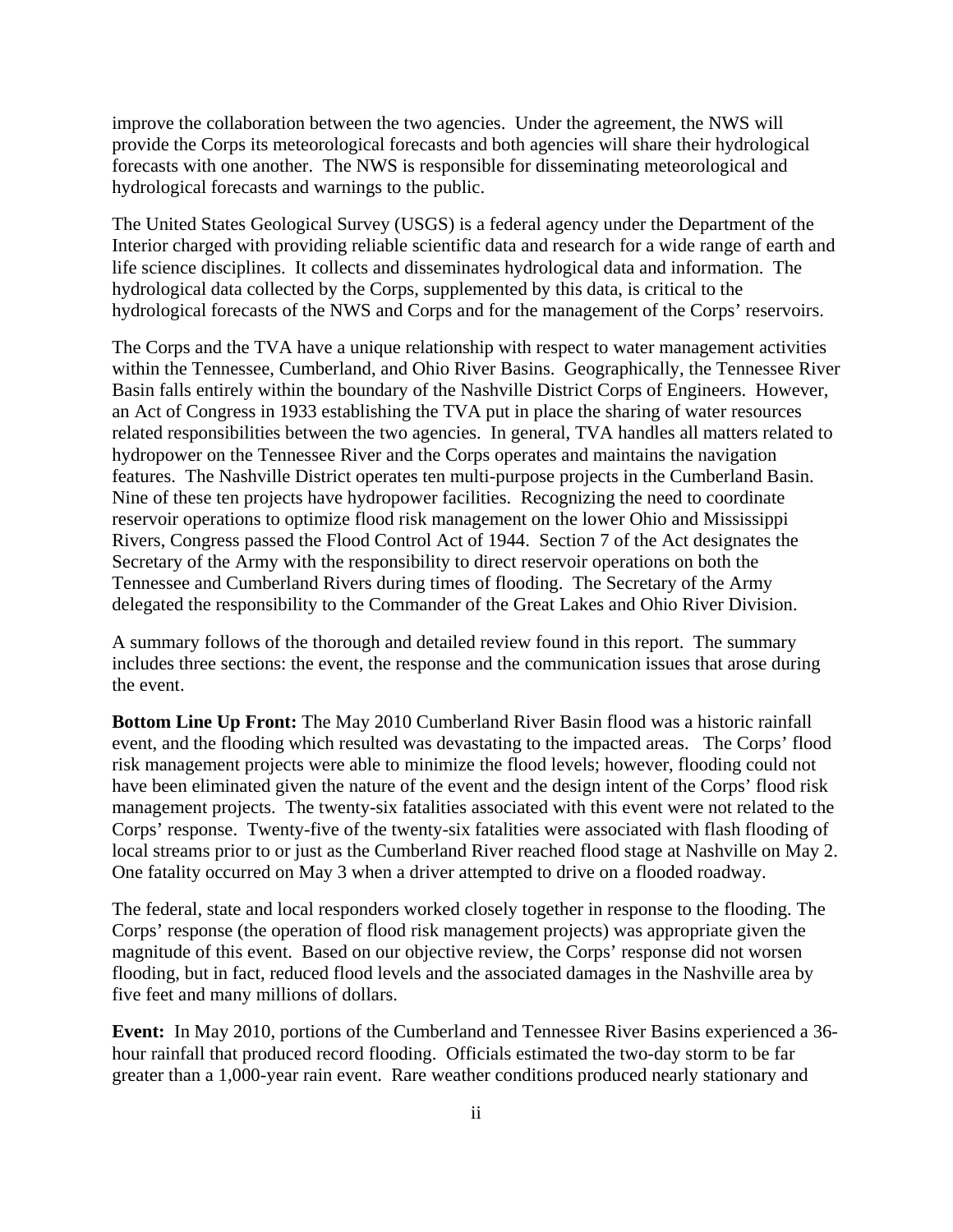intense storm activity on May 1 and 2. These storms created a large-scale flash flood along the Cumberland and Lower Tennessee Rivers and their tributaries.

The Cumberland River Basin is not immune to major flooding. Almost all floods on the mainstem of the Cumberland River occur from November to mid-May, mainly because precipitation amounts are greatest during that time of year and the area is prone to excessive runoff. In almost all historical events, some parts of the basin receive relatively small amounts of rainfall while other portions experience extreme rainfall. For example, three outstanding historic floods—December 1926 – January 1927, January 1937 and March 1975—produced maximum flood heights on much of the Cumberland River. An 8-day storm with three separate rainfall bursts that concentrated heavily above areas now controlled by storage reservoirs produced the December 1926 – January 1927 flood.

Extended periods of rainfall produced the January 1937 flood, but unlike that of 1926-1927, the greatest intensities and the heaviest accumulations of rainfall were downstream from Nashville. This storm produced all-time record stages on the lower 150 miles of the Cumberland River. Prior to the May 2010 event, the last time the Cumberland River reached flood stage at Nashville was in May 1984. The May 1984 flood resulted from a series of rain events spread over an extended period of time; this resulted in a major basin-wide event. The flood crest at Nashville for this event reached a stage of 45.26 feet.

Since 1984 there have been several floods that came within a couple feet of reaching the flood stage (40 feet) at Nashville. These events include significant March events in 1989 (peak stage 39.53 feet), 1994 (peak stage 38.05 feet), and 1997 (peak stage 39.36 feet). The stage at Nashville reached 38.05 feet in a high flow event in May 2003. A series of significant rainfall periods coming in succession over a several week period characterized these events. Any of these storms, taken individually, did not pose a significant threat to the basin; however, collectively, they resulted in significant floods. Multiple follow-on events of this nature produce floods along the Cumberland River.

The May 2010 storm was unique, acting more like a flash flood. Its widespread intensity produced record rainfall. The 3-Day NWS Quantitative Precipitation Forecast (QPF), published Friday morning, April 30, showed increased 3-day rainfall totals of up to 7 inches with a high amount of 7.8 inches in central Tennessee. Widespread 2 to 6 inch totals were forecast over the southeastern US stretching into southern Illinois, Indiana and Ohio. Rain totals of 3-4 inches were forecast for the three-day period starting on May 1 in a band over western Tennessee and Kentucky. Subsequently, the 3-Day QPF issued on May 2 included rainfall totals of 2 to 4 inches with a high amount of 4.65 inches in a wide band spanning most of western and central Kentucky and Tennessee. During this two-day event some areas received rainfall amounts that exceeded 17 inches, the highest amount in more than 140 years of record. The Nashville area received more than 13 inches of rain in 36 hours, more than doubling the previous two day rainfall record set in September 1979. By the end of this historic two-day period, the actual rain that fell was more than double the projected rainfall over most of the area.

In the Stones River Basin, J. Percy Priest Dam utilized 100 percent of its available flood storage capacity in an effort to reduce crest levels downstream. The flood storage capacity in a flood risk management project is the volume of water that a project can contain which is between the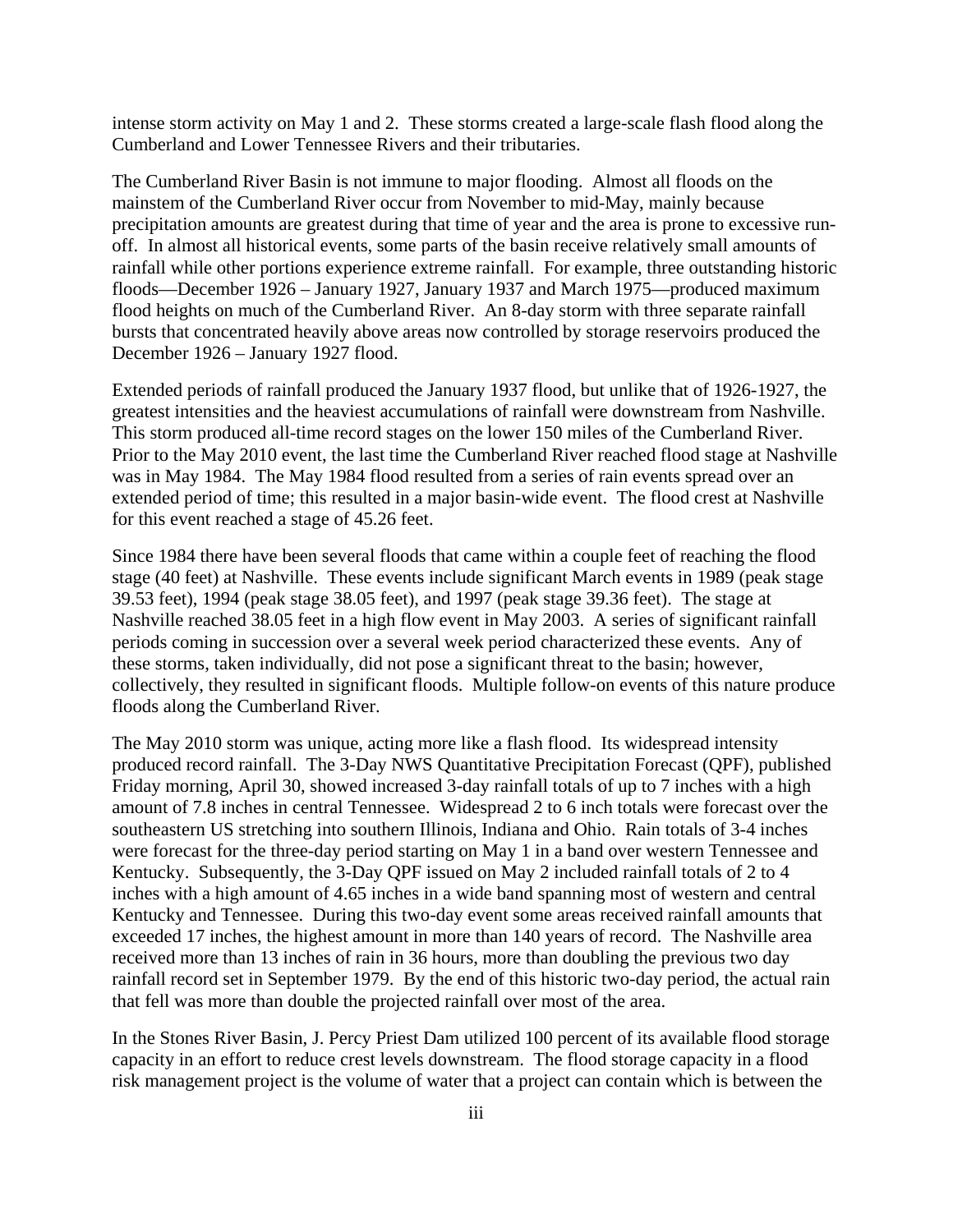normal pool and near the top of the dam. This capacity is designed to remain empty and utilized during periods of flooding to assist in minimizing downstream flooding. Once the volume of water in a flood risk management project reaches the top of the flood storage capacity, the project must release water so that the project will not be overtopped.

During this event, much of the rain fell in areas downstream of the Corps' flood risk management projects; therefore, they were unable to play a major role in reducing flood crests along the Cumberland. Water from the Harpeth River, Red River, Mill Creek and numerous other small tributaries to the Cumberland flowed unchecked into the mainstem, producing the historic crests observed at Nashville, Cheatham Lock and Dam, and Clarksville. The event set water level and discharge records on numerous tributaries and at several mainstem locations across the Cumberland and Tennessee River Basins during the event.

## **Response**

The Corps sets its primary mission during flood events to protect human life and property by minimizing flood damages. The Corps conducts this mission by managing the outflow of water from flood risk management projects. During these events, the Corps works with federal, state and municipal agency partners.

Water control manuals guide the operation of each flood risk management project. The plan provides instructions on how best to regulate levels of water at the project, thereby minimizing downstream flooding. The Corps bases these plans on the dynamics of the entire watershed system. These dynamics include uncontrolled tributary drainage areas downstream, reservoir storage capacity and the volume and time distribution of inflows from upstream drainage areas into the project. Since each flood is unique, these dynamics are constantly in flux. Therefore, the Corps maintains a constant, on-going analysis of conditions leading up to and during a flood. However, due to the magnitude of the May 2010 flood, the Corps operated its projects in an environment that was far beyond the scope of the guidance provided in the regulation manuals for each project. While projects are capable of operating outside the manuals' scope, the manuals did not cover the full range of the project's capability and will be revised to address extreme events. During the event, Wolf Creek, Dale Hollow, and Center Hill Dams did not use their full storage capacities because the rainfall was concentrated in drainage areas downstream (rather than upstream) of those projects. At the J. Percy Priest Dam, located just upstream of Nashville, waters nearly overtopped the spillway gates. Waters exceeded its flood storage capacity, requiring operation of those spillway gates to avoid overtopping and the potential catastrophic failure of the gates. The water levels submerged the lock and spillway sections of Cheatham Lock and Dam, a Cumberland River navigation project located downstream of Nashville. Although the dam and lock are designed to be overtopped during significant flooding, the Corps abandoned the structure completely when waters inundated the main control building.

The flood event required spillway gate operations at the navigation projects of Cordell Hull and Old Hickory to prevent overtopping of critical structures and losing control of water releases and pushed the Corps' projects of J. Percy Priest, Cheatham, Cordell Hull, Old Hickory, and Barkley to their limits.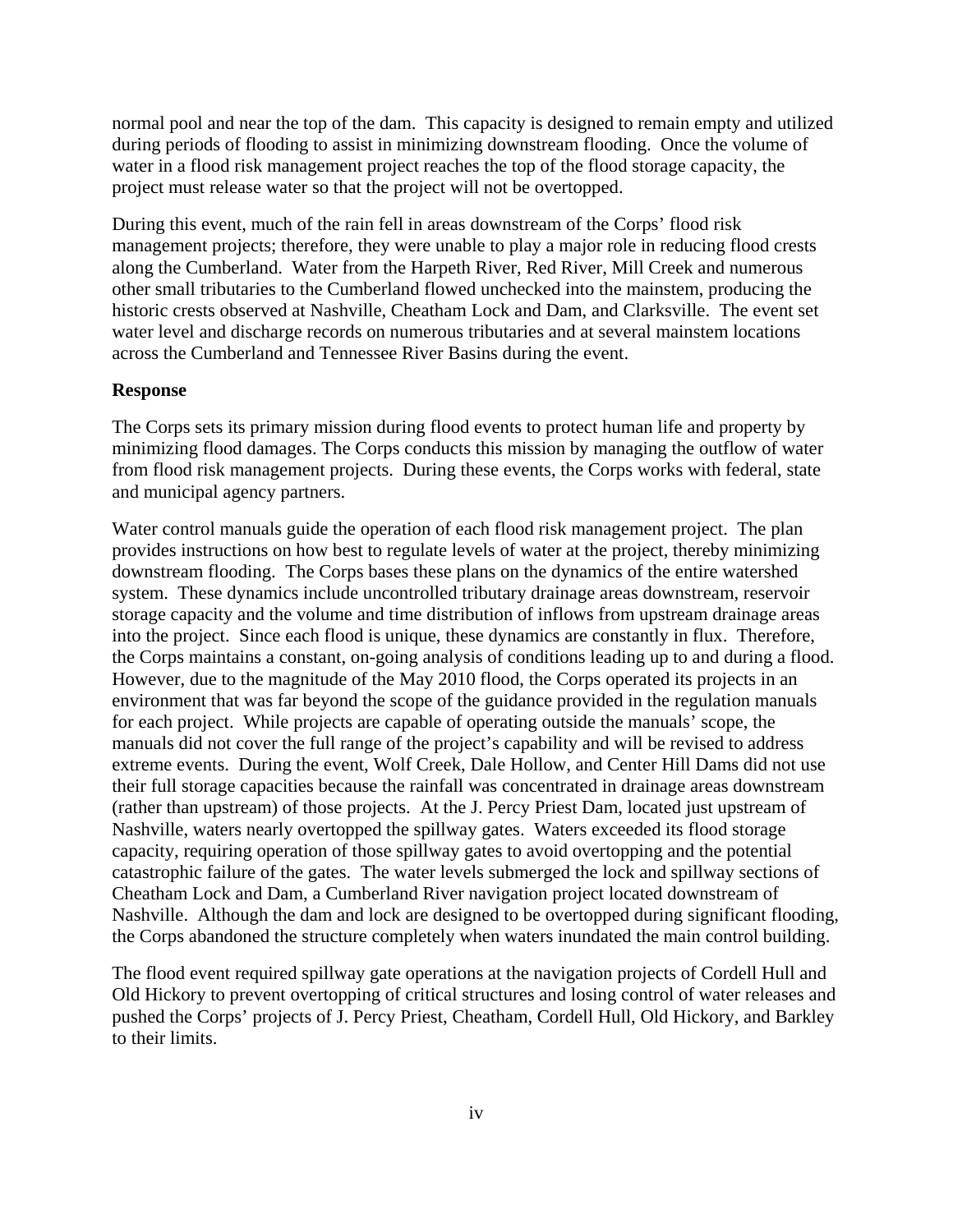During the height of the event, water managers made minute-by-minute decisions for the operation of eight projects in an extremely dynamic and dangerous environment. Operators at the projects literally stood on top of the dams and visually inspected water levels, waiting to within 6 inches of overtopping the gates before opening to release water and prevent overtopping of the dam. The post flood analysis indicated that operations of the Cumberland River Basin projects reduced the flood crest in Nashville by approximately 5 feet. The Nashville District made swift and crucial decisions during the event at these projects. These actions prevented additional flood damages from Nashville down to the mouth of the Cumberland River: Nashville's lone remaining water treatment facility, the Omohundro Water Treatment Plant, would have been left inoperable, thus rendering the city without water; and the Metro Center Levee downstream of Nashville would have been overtopped, likely causing billions of dollars in additional damages.

**J. Percy Priest:** Late Monday evening (May 3), Corps personnel recognized water levels were going to exceed the flood storage capacity for J. Percy Priest. Therefore, knowing water releases were necessary to prevent overtopping of the spillway gates, Nashville District Water Management dispatched Corps' project personnel at 2300 hours (11 p.m.) to monitor water levels on the four spillway gates with instructions to open each gate 0.5 foot when the water reached the top of the gates. However, one of the gates did not function. A project electrician returned to the dam, diagnosed the problem and quickly repaired the faulty gate. By midnight, the Corps had opened all four gates to the desired level and prevented overtopping the spillway gates. Project discharges were held to 7,000 cubic feet per second (cfs) rather than the 17,000 cfs set forth in the water control manual to minimize downstream flooding to the greatest extent possible. This operation also created an additional 0.5 foot of storage capacity. Thus, for the period starting Monday evening, May 3, and extending through the middle of the day on Wednesday, May 5, this action contributed to reducing the stage at Nashville.

**Cordell Hull:** Events required rapid spillway gate changes to keep the lake from overtopping the upstream spillway gate. Efforts required close coordination among power plant operators, powerhouse staff, and the Nashville District Water Management office. Ultimately, Cordell Hull set a new pool record and the lake level came within two inches of reaching the top of the spillway gates.

**Old Hickory:** Spillway gate operations continued day and night. Ultimately, Old Hickory set a new pool record and came within 6.6 inches of overtopping the upstream lock wall.

**Cheatham:** As the river level rose quickly on Sunday, a group of dedicated Nashville District employees worked tirelessly to salvage equipment from the lock building and move it to higher ground. During this process the river came up so quickly that Cheatham Natural Resource Manager's office team members had to bring lock employees to safety. During this same time period, a Cheatham Lock employee lost his personal vehicle to the flood while assisting fellow employees moving their vehicles to safety.

**Barkley:** The event required multiple spillway gate changes at Barkley starting during the day on Sunday (May 2). Extremely high water levels during this event required record gate releases at Barkley. The record releases prevented exceedance of the maximum flood control pool and possible overtopping of the dam.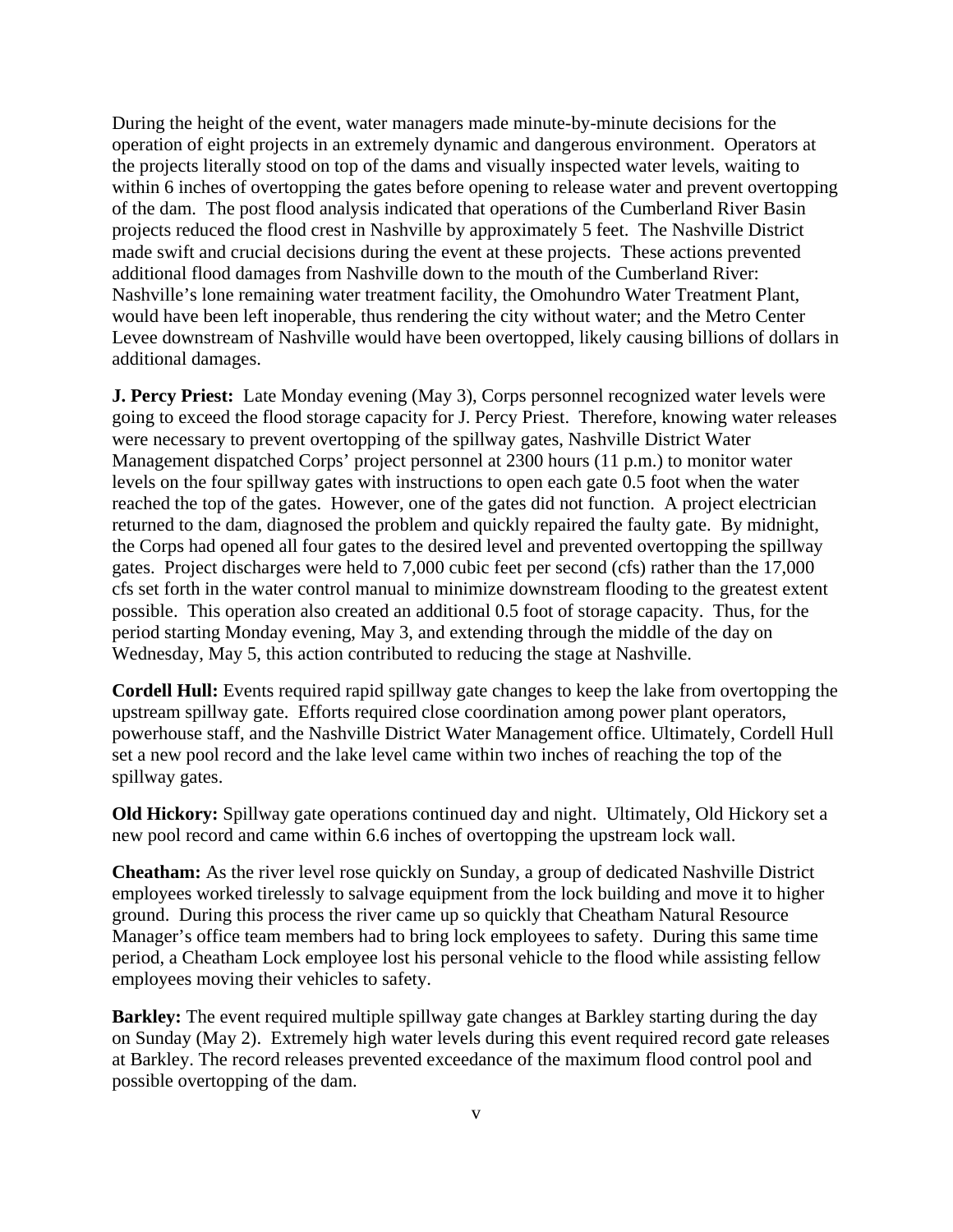While the Corps does not serve as the "lead" agency for flood fighting operations—state and local first responders are responsible for leading all emergency operations—the Corps supports the state agencies and provides essential technical flood fighting resources and assistance. During the May flood event, the Corps provided sandbags and pumps to local municipalities to assist with flood fighting efforts, as well as technical advice to maximize their effectiveness.

## **Communications**

During the May 2010 event, federal, state and municipal agencies worked together to minimize the damage from this two-day storm, estimated to be far greater than a 1,000-year rain event. Effective communication among and between these entities is critical. It is also extremely important that the public is, to the fullest extent possible, kept informed of all conditions that have the potential to affect life and property.

The National Weather Service has the mission for issuing public flood forecasts and warnings and the Corps has the mission for operating the flood risk management projects. The agencies' complementary missions require the collection and exchange of hydrological (the flow or cycle of water in the area) and weather-related information. Both agencies recognized the need to develop procedures for exchange of data and a Memorandum of Agreement was signed between the agencies in 1991.

Under the agreement, the NWS provides the Corps with its meteorological forecasts, with both agencies sharing their hydrological forecasts with one another. The NWS serves as the federal voice for public notification prior to and during flood events. It also coordinates with state agencies, such as the Tennessee Emergency Management Agency. TEMA coordinates emergency management responses and recovery at the county and local levels. This communication flow works to promote clear and concise communications from one federal source to the public during weather events and to avoid confusion that could be caused by multiple agencies providing potentially conflicting or uncoordinated data to local authorities.

During the height of the event on Sunday, the Corps and NWS conducted conference calls per established protocol to support both offices' operations. These calls were intended to coordinate NWS forecasts for rainfall and flood crests and share information on the Corps' anticipated reservoir releases. However, the events occurring during the day and into the evening changed rapidly and the frequency of the communication proved inadequate for this type of event. This highlighted the necessity to improve communications and an understanding of the operations of each agency.

During the May 2010 flood event, the Nashville District received numerous telephone calls requesting information on the areas being flooded. In the midst of the event on Sunday between 0930 hours and 2005 hours (8:05 p.m.), a Verizon line break caused the Corps to lose its Internet connectivity. The network outage disrupted the flow of rainfall, stage and flow data and the Nashville District lost its ability to obtain and post information for the public's use on its local website. Although the data continued to be posted to the national rivergages.com website, the public may not have been aware of this alternative source of information.

As stated above, the NWS has the responsibility to provide flood forecasts to the public. Its forecast model references a stage at a location on the river. However, the public does not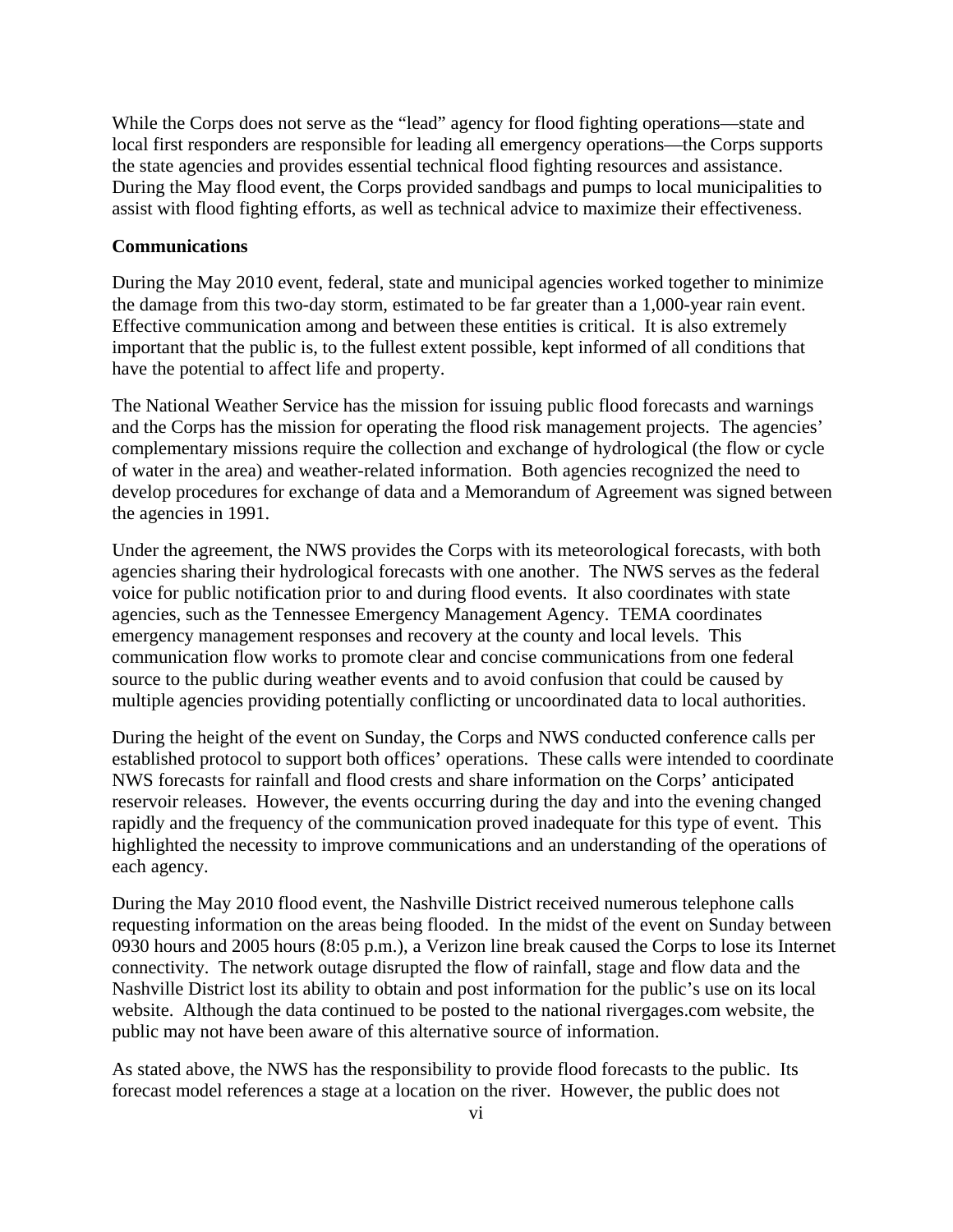correlate how this stage information may relate to where they live. In the short term, the NWS is evaluating additional features that could be added to its forecasts that better describe the area related to a flood stage. For the long term, the Corps, NWS and the United States Geological Survey are looking at ways to provide maps for different river flood stages that would be available to the public.

The May 2010 flood also brought to light the common public misconception that all navigation projects hold back floodwaters, just like flood risk management projects do. The Corps recognizes the importance of improving public awareness regarding this misunderstanding. It also recognizes the importance of advising the public about what happened during this historic event.

The Corps will continue to rapidly address lessons learned requiring improvement and institutionalize practices that worked well to better prepare for future events.

An in-depth detailed review of the facts surrounding the May 2010 Nashville flood event follows. The report is organized into seven chapters:

- Chapter 1, Background: provides a general description of the Tennessee-Cumberland-Ohio River system and the storms that occurred during this period.
- Chapter 2, Event Specific Information: covers the meteorological and hydrologic conditions before and during the event.
- Chapter 3, Responsibilities of Federal Agencies During Periods of Flooding: provides an overview of the roles and responsibilities of key federal agencies.
- Chapter 4, Emergency Operations Summary: provides timelines and a description of Corps' emergency management operations in support of the Corps' projects, state governments and local authorities.
- Chapter 5, Corps' Actions: provides a detailed description of Corps' water management and dam safety actions as well as coordination with other agencies.
- Chapter 6, Lessons Learned: provides a general overview of the issues identified during the after action review process.
- Chapter 7, Report Summary: provides a brief summary of the Corps' actions.

Appendix B provides a detailed discussion of the twenty-seven lessons learned. Other appendices provide additional relevant facts and data about the event. On July 23, 2010, the public and other federal, state, and local agencies were invited to review and comment on this AAR. Comments received are included in Appendix K. Issues raised by these comments have been incorporated into this AAR.

Appendix L discusses the August 17-19, 2010 event and shows how many of these lessons learned have already been implemented. During the August 2010 event, heavy rain again fell in the upper Cumberland Basin. However, the physical area impacted by heavy rainfall in the May event dwarfs the amount that was observed in August. As a result of the May event, greater than 10 inches of rain fell over the majority of 17 counties in western and central Tennessee. During the August event, the 10-plus inches of rain was only observed in isolated locations across north central Tennessee. While significant rainfall totals were observed, the August event was